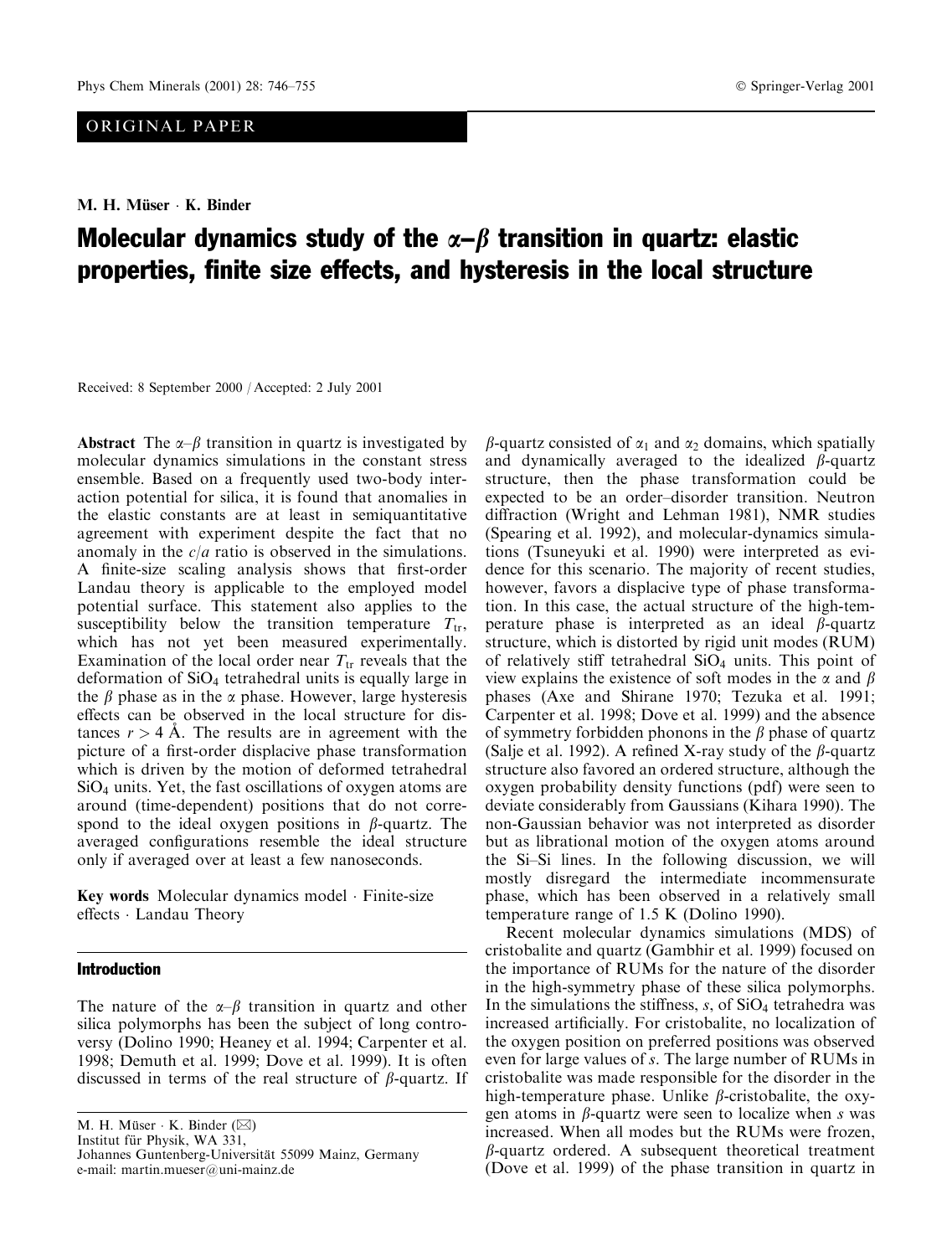terms of a so-called coupled  $\phi^4$  model (Cowley and Bruce 1980) was nevertheless based upon the idea that the  $\beta$  phase of quartz can distort to the  $\alpha$  phase through the rotation of RUMs. Semiguantitative

agreement in the transition temperature was found with experiment and computer simulations (Tsuneyuki et al. 1990) which were based on a potential energy surface giving some input into the  $\phi^4$  theory as well.

Another recent study (Carpenter et al. 1998) successfully linked a sophisticated Landau theory for firstorder phase transition with excess thermodynamic properties and elastic constant variations associated with the  $\alpha-\beta$  phase transition. Unlike the above-mentioned  $\phi^4$  theory, the Landau theory went to high orders in the order parameter  $\phi$  and included coupling between stress and  $\phi$ . The coefficients of the Landau theory, however, were not derived from microscopic interaction potentials and no final statement could be made about the mechanism that drives the phase transition. While the  $\phi^4$  theory and the Landau theory support the idea of a displacive transition, the nature of the disorder in the  $\beta$ phase still remains unclear. In particular, it is unresolved why, on one hand, one potential energy surface seemingly favors the disorder-order point of view when employed in MDS (Tsunevuki et al. 1990) and, on the other hand, the same potential energy surface supports the idea of a displacive transition when used as an input for the  $\phi^4$  theory.

While molecular dynamics simulations have been widely used to interpret the phase transition in quartz and other silica polymorphs, some important issues have not yet been addressed: (1) Do the model potentials describe silica well enough to capture the anomalies associated with the transition? So far, it has been shown that the temperature dependence of the volume  $V$  and the order parameter  $\phi$  show good agreement with experiment (Tsuneyuki et al. 1990). It has nevertheless never been established that the important anomalies in the elastic constants and in the  $c/a$  ratio are reflected in the simulations. This cannot be taken for granted, e.g., the pressure dependence of the elastic constants predicted by simulations and local-density functional theory (Binggeli and Chelikowsky 1992) differ from those measured experimentally (Gregoryanz et al. 2000). (2) There has not yet been a finite-size scaling study making sure that the phase transformation is first order as in the real system. Such a study could address the speculation whether the first-order nature of the transition arises due merely to the incommensurate instability that occurs at a temperature which is 1.5 K higher than the transition into the  $\alpha$ -phase. This incommensurate phase will be strongly suppressed in simulations due to finite sizes. A proper analysis of the size dependence of the various moments of  $\phi$  is, furthermore, the only way to determine properly the location of the transition, e.g., it is the only way to determine the phase-transition temperature for fixed pressure and fixed model potential. Alternatively, the phase transition can be induced by varying the stiffness  $s$  of tetrahedral  $SiO<sub>4</sub>$  units in a

computer simulation and again a size scaling should be done in order to assess at what value of s the transition takes place. Calculating expressions of the form  $\langle \phi \rangle$  for *finite* systems (as frequently done) only helps us to notice whether or not the simulations are carried out (much) longer than the longest intrinsic relaxation times which typically are due to critical slowing down and/or finite free-energy barriers in the system. (3) No information exists about to what extent SiO<sub>4</sub> units actually do deform at the transition. This information is hard to retrieve from experiment but easy to obtain from simulations. More general, there has been little analysis on how the *local* structure changes when  $\alpha$ -quartz transforms to  $\beta$ -quartz upon a temperature variation. Such an analysis is especially interesting in the vicinity of a first-order transformation, where the ordered phase and the disordered phase are (meta)stable for the same thermodynamic parameters.

In this paper, we intend to address these three open issues. This is done by carrying out simulations at constant temperature and zero external stress. For most simulations, the BKS potential (van Beest et al. 1990) was used. The BKS potential has the same functional form as the TTAM potential (Tsuneyuki et al. 1988) which has been used among others by Tsunevuki et al. (1990) and Gambhir et al. (1999). Typically, BKS gives a somewhat better agreement with experiment than TTAM (Tse and Klug 1991), although the differences are usually quantitative and not qualitative. Of course, it is never expected that classical potentials between the ions describe a real material perfectly well: but if the model reproduces the lattice parameters, elastic constants, etc. within a reasonable approximation, it is safe to draw qualitative conclusions about properties which are easily accessible in the simulation, but not as easily accessible experimentally. There are two reasons why the calculation of elastic constants is crucial to test whether the model describes the  $\alpha-\beta$  transition well: (a) Elastic constants are very sensitive to small changes in the model potential energy surface and (b) they show distinct features at the  $\alpha$ - $\beta$  transition in quartz, as discussed recently and most thoroughly by Carpenter et al. (1998). Of course, it is also important to reproduce the characteristics of the experimentally observed temperature dependence of the order parameter. It is well established that it can be described by the standard Landau expansion for a first-order transition (Grimm and Dorner 1975; Bachheimer and Dolino 1975; Banda et al. 1975). It still needs to be shown that this is also true for the models used in MDS. In order to make predictions for the thermodynamic limit from computer simulations at a phase transition, it is necessary to study systematically the finite-size behavior of various moments of the order parameter (Binder and Stauffer 1987). Once the connection between simulation and experiment is made, it is possible to obtain detailed atomistic information from the simulation. Radial distribution functions  $q(r)$ and bond angle distribution functions are well-suited tools to study the instantaneous order in solids. While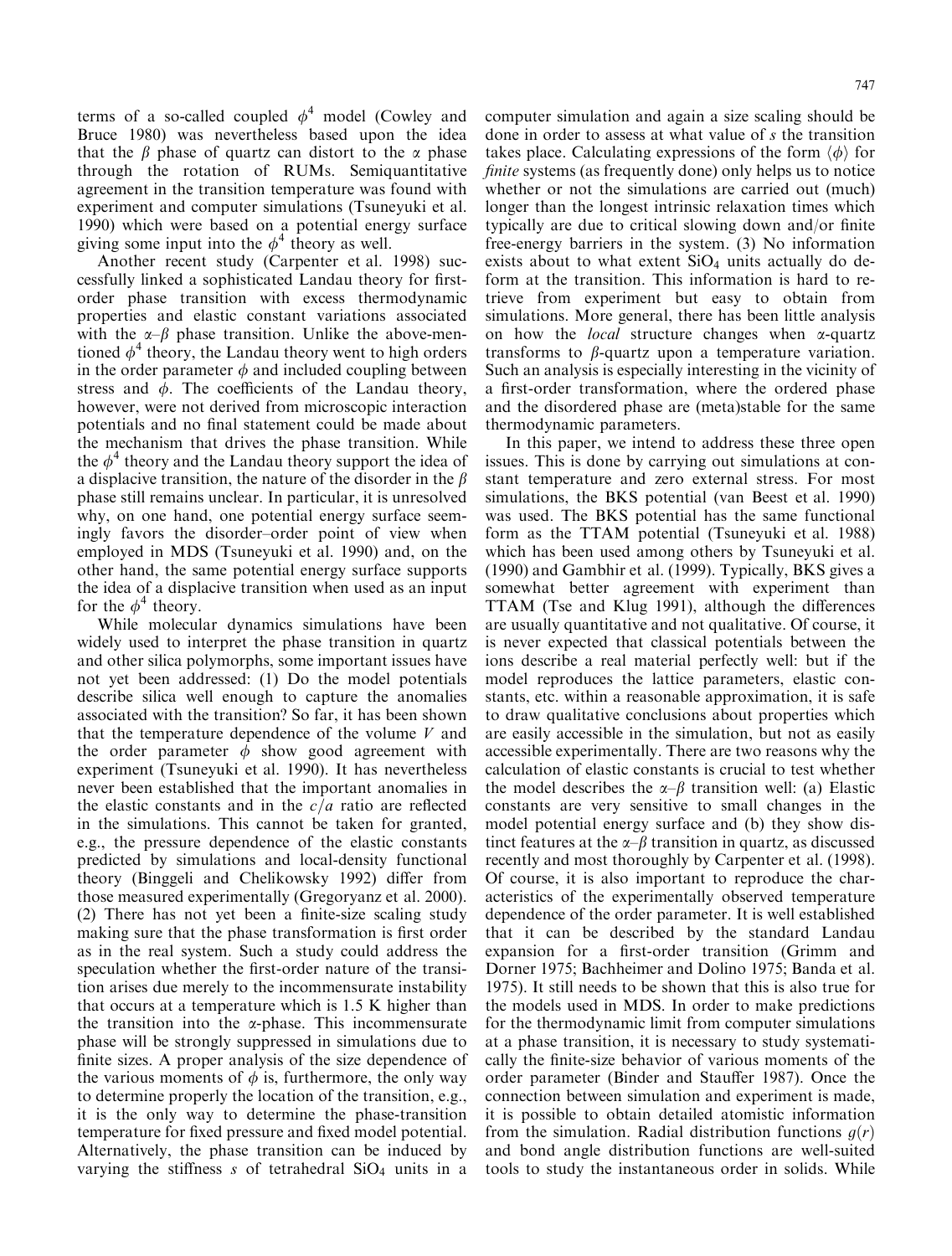these properties are easily accessible in simulations, this is not the case in experiments, where (generalized) radial distribution functions typically have smaller resolution than data relating to the average structure. Moreover, the simulations allow us to measure  $g(r)$  for individual chemical species separately, e.g.,  $g_{\text{SiSi}}(r)$ ,  $g_{\text{SiO}}(r)$ , and  $q_{SiO}(r)$ . It is difficult to extract this information from experiment if, for example  $g_{\text{SiSi}}(r)$  and  $g_{\text{OO}}(r)$  overlap in the region of interest.

#### The molecular dynamics model

Classical molecular dynamics are employed in the constant stress ensemble using the Rahman-Parrinello method (Parrinello and Rahman 1980) for maintaining zero external stress at constant temperature. Elastic constants are calculated exploiting the relation between strain fluctuations and elastic constants (Parrinello and Rahman 1982). The so-called BKS potential energy surface (van Beest et al. 1990) is employed for all simulations, with the slight modification that the short-range (non-Coulombic) interactions are cut off at a distance  $r_c = 9.5$  A.

In order to speed up calculations, interactions and forces were tabulated on a grid with a resolution of  $5 \times 10^{-4}$  Å. No significant differences between simulations using the tabulated and the nontabulated interactions could be detected. The geometry of our default system containing  $N = 1080$  atoms is orthorhombic with box lengths of  $A = 25.0$  Å,  $B = 26.0$  Å, and  $C = 22.1$  Å with A, B,  $C$ , parallel to the crystallographic axes  $a$ ,  $b$ ,  $c$ , respectively. Sometimes, system sizes  $N = 2160$  and  $N = 4320$  are considered as well, with  $A = 30.0$  Å,  $B = 34.7$  Å,  $C = 27.6$  Å and  $A = 40.0$  Å,  $B =$ 43.3 Å,  $C = 33.2$  Å, respectively.

In order to obtain information about the order in the system, a global order parameter  $\phi$  is defined that measures the rotation of (distorted) tetrahedra about the [100] axis, such that

$$
\phi = \frac{1}{N^*} \sum_{i^* = 1}^{N^*} \varphi_{i^*} \quad , \tag{1}
$$

where the sum over  $i^*$  is confined to sites which are equivalent to the sites marked by an arrow in Fig. 9.  $\varphi_i^*$  denotes the (averaged) deviation of the orientation in the  $y-z$  plane of the (four) Si-O bond(s) from the value in the ideal  $\beta$ -quartz structure.

#### **Thermal expansion and elastic properties**

The first check of our model consists of calculating the temperature dependence of the volume. The temperature is lowered in increments of mostly  $\Delta T = 150$  K or  $\Delta T = 50$  K near the phase transition. One run typically consists of  $200 \times 10^3$  MD steps adding up to a net time of 200 ps. Correlation times for the  $N = 1080$  system do not exceed 5 ps so that one is on the safe side if the first 10 ps are discarded for equilibration. The results are shown in Fig. 1. Inserted are quantum-mechanical calculations based on path-integral molecular dynamics, which are described in detail elsewhere (Müser 2001). The relative difference between simulation (classical MD) and experiment is only about 3%, as could be expected from previous studies employing the BKS potential (van Beest et al. 1990; Tse and Klug 1991). This is a little less than half of the 7% difference between the TTAM potential used in Tsuneyuki et al. (1990) and experiment. It is interesting to note that even if the model potential is perfect, a real agreement between experiment and simulation down to low temperatures can only be expected if the quantum mechanical nature of the ionic motion is taken into account, e.g., only quantum-mechanical calculations result in a vanishing volume expansion coefficient near absolute zero. In the vicinity of the phase transition, such quantum effects do not play a role and will not be considered in the following.



Fig. 1 Volume  $V$  per unit cell of quartz as a function of temperature T. Classical molecular dynamics simulation, path integral molecular dynamics (quantum-mechanical calculations) and experimental data (Carpenter et al. 1998) are shown



Fig. 2  $c/a$  ratio of quartz as a function of temperature T. Two different system sizes are considered. Solid lines correspond to experimental data. (Carpenter et al. 1998)

It is striking that the volume jump seen in the simulations is much less pronounced than in experiment. This discrepancy can be understood if the  $c/a$  ratio is calculated. Unlike experiment, no discontinuity in the  $c/a$  ratio is observed in the simulations as shown in Fig. 2. By considering different system sizes, it is possible to rule out finite-size effects as the reason for the missing discontinuity in the simulation. The same discrepancy between simulation and experiment is obtained when the TTAM potential is used instead of the BKS potential, which has been checked for some representative data points. Unfortunately, this observation has not yet been made public in other MDS studies of this transition<br>known to us. Since both the TTAM potential and the BKS potential are two-body potentials, one may speculate that the qualitative discrepancy between simulations and experiments could be remedied if three-body forces were employed. Despite the qualitative difference in the  $c/a$  behavior, a meaningful interpretation of experimental results with the help of simulations can still be possible. The main effect is a renormalization of the effective coefficients describing the free energy as a function of  $\phi$ .

Despite the fact that computer simulation results for elastic constants at nonzero temperature are plagued with large statistical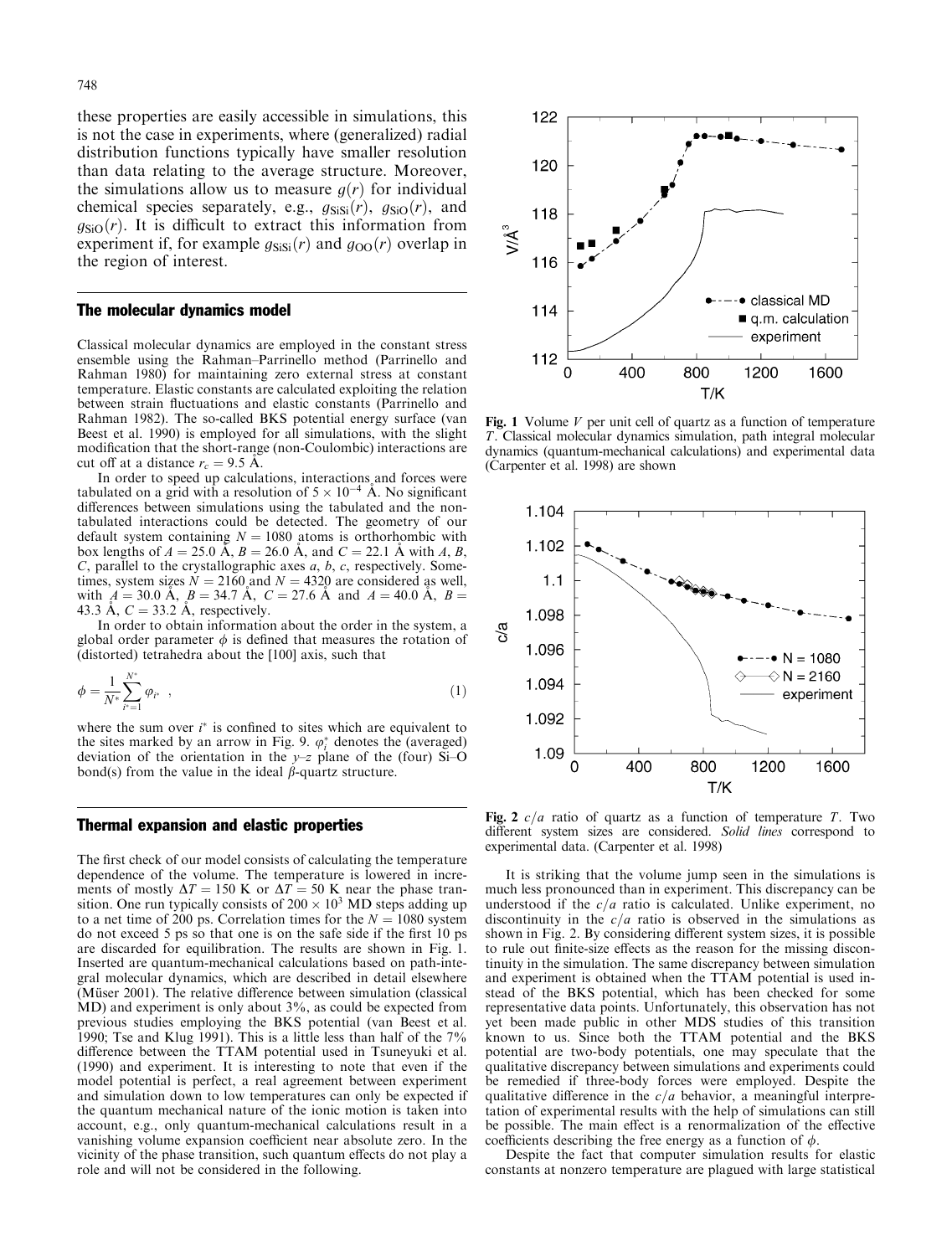uncertainties, qualitative agreement between calculated and experimentally observed elastic constants can be found, as shown in Fig. 3. In particular, the strong temperature dependences near  $T_{tr}$  are similar, although the transition temperatures  $T_{tr}$  differ by about 100 K between simulation ( $N = 1080$ ) and experiment. It is interesting to note that the elastic constants at  $T = 0$  K correspond very closely to the experimental data at  $T = 300$  K while the agreement is less good for the  $T = 300$  K simulations. This is, of course, a consequence of the way in which the model potential parameters were determined: ab initio data along with elastic modulii measured experimentally at  $T = 300$  K were used to construct a potential energy surface such that the calculated classical zero-temperature elastic constants agreed with the finite-temperature experimental data. Nonetheless, the experimental features are well reflected, e.g.,  $C_{11}$  and  $C_{33}$  cross between high and low temperatures similar to  $C_{44}$  and  $C_{66}$  (both shown in Fig. 3a), while  $C_{13}$  and  $C_{14}$  do not cross. For symmetry reasons,  $C_{14}$  vanishes in  $\beta$ -quartz. Thus, the slightly nonzero values for  $T > T_{tr}$  shown in Fig. 3b reflect the statistical uncertainties of our calculations.

#### Finite-size effects and comparison to Landau theory

As a next step, we are concerned with the characteristics related to the order parameter. First, it is necessary to calculate the transition temperature,  $T_{tr}$ . It is difficult to locate  $T_{tr}$  precisely by just calculating the expectation value of the (absolute value) of  $\phi$ , because all



Fig. 3a, b Elastic constants as a function of temperature. Solid lines show experimental data accumulated in Carpenter et al. (1998). *Symbols* show simulation results. **a**  $C_{11}$ ,  $C_{33}$ ,  $C_{44}$ ,  $C_{66}$  **b**  $C_{12}$ ,  $C_{13}$ ,  $C_{14}$ 

thermodynamic properties behave smoothly for finite-size systems near the phase transition temperature. In order to determine the transition temperature  $T_{tr}$  nevertheless accurately, use is made of the fourth order cumulant (Binder 1981), which is defined in the case of a one-component order parameter as

$$
g_4(N,T) = \frac{1}{2} \left( 3 - \frac{\langle \phi^4 \rangle_N}{\langle \phi^2 \rangle_N^2} \right) , \qquad (2)
$$

where  $\langle \phi^k \rangle_N$  denotes the thermal average of the k'th moment of the order parameter for an N-particle system. It has been shown (Vollmayr et al. 1993) that  $g_4(N, T)$ , aside from small correction terms, has a size-independent crossing point  $g_4^*$  at a first-order phase transition. For the calculation of  $g_4^*$ , the geometry of the simulation cell is supposed to be constant. It is difficult to satisfy this requirement without increasing the particle number  $N$  considerably for the quartz structure if the cell geometries are approximately cubic. The smallest box length should exceed twice the cutoff radius, which limits us to  $N > 1080$ . While it is still possible to equilibrate system sizes of the order  $N \approx 2000$  near the phase transition, this becomes extremely difficult for  $N \approx 4000$ . Note that the equilibration time increases algebraically with  $N$  at a secondorder and exponentially with  $N$  at a first-order transition point.

The expectation values of the cumulants are shown in Fig. 4. Due to the fact that the cell geometry slightly differs between the  $N = 1080$  and the  $N = 2160$  system, we cannot expect perfect crossing of the two different systems at  $T_{tr}$ . However, comparison with the value where the cumulants cross in a Landau description of this transition (see below for more details) makes it plausible that the crossing of the cumulants shown in Fig. 4 is indeed meaningful. Within the statistical error bars, it is possible to locate the transition at  $T_{tr} \approx 740$  K with an uncertainty of about 5 K for both system sizes.

In order to describe the transition within a Landau theory with a single scalar order parameter, we adopt the form (Carpenter et al. 1998; Bachheimer and Dolino 1975; Banda et al. 1975; Grimm and Dorner 1975)

$$
F(\phi, T) = \frac{1}{2}a(T - T_c)\phi^2 + \frac{1}{4}b\phi^4 + \frac{1}{6}c\phi^6,
$$
 (3)

where  $F$  is the free energy per particle as a function of temperature T and order parameter  $\phi$  while a, b, c, and  $T_c$  are (free) parameters. In order to find those parameters that are appropriate to describe our simulation results, we need to generalize the approach to *finite* system sizes. This is done by evaluating numerically expectation



Fig. 4 Fourth-order cumulant  $g_4$  as a function of temperature T for two different system sizes. The value  $g_4^*$  at which crossing of the cumulants is predicted within Landau theory is indicated by a *straight* line. Broken lines are drawn to guide the eye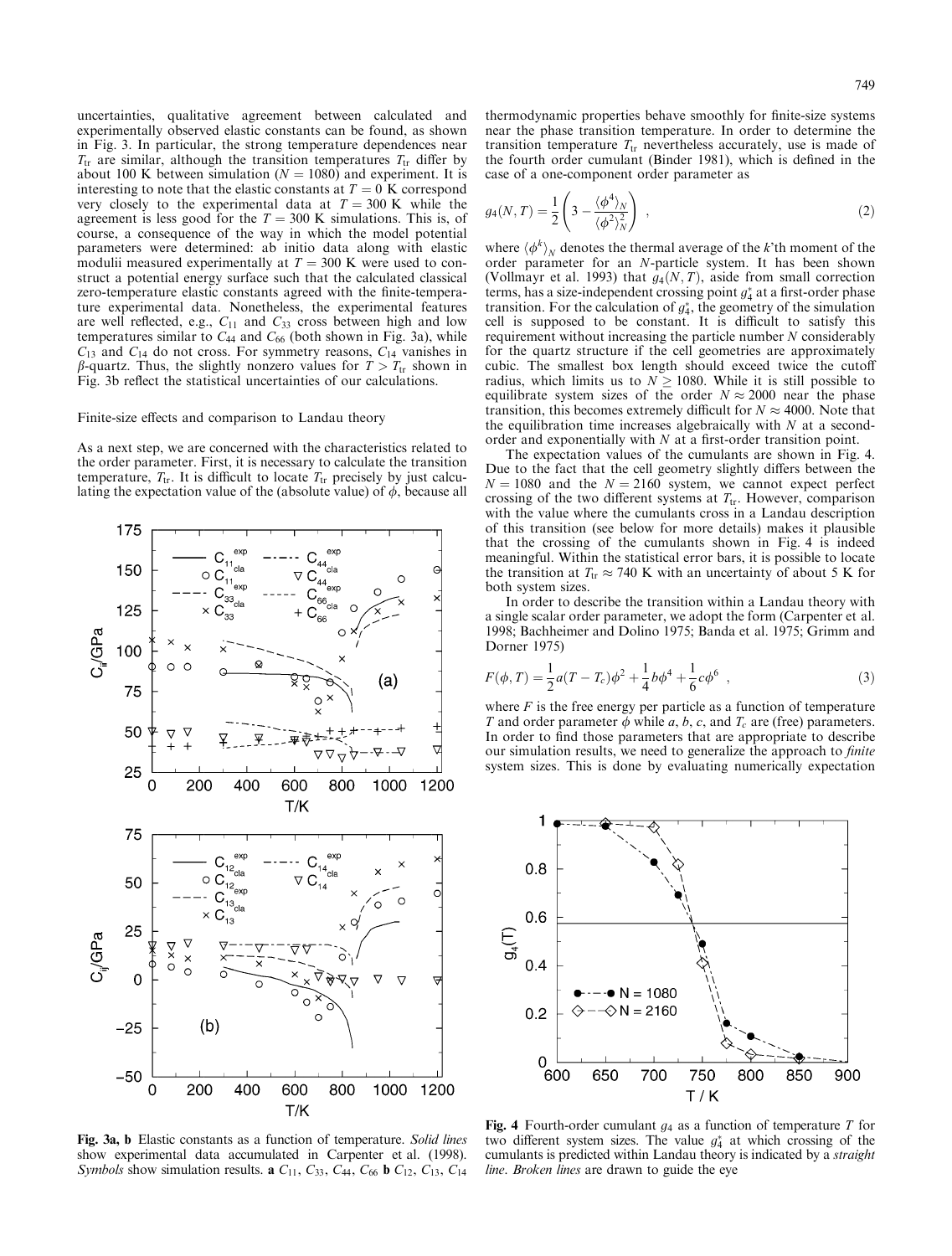values of the *n*'th power of  $\phi$  using  $(\beta = 1/k_B T)$  in the following way:

$$
\langle \phi^n \rangle = \frac{\int_{-\infty}^{\infty} d\phi \phi^n \exp\{-\beta N F(\phi, T)\}}{\int_{-\infty}^{\infty} d\phi \exp\{-\beta N F(\phi, T)\}} \quad . \tag{4}
$$

The parameters  $a, b, c,$  and  $T_c$  were determined by fitting the temperature dependence of the order parameter  $\langle |\phi| \rangle$  for the  $N = 1080$  system. The fit is shown in Fig. 5 along with similar data for  $N = 2160$ . We also included data in which the thermodynamic limit was taken. It can be seen that the size effect in  $\langle |\phi| \rangle$  is reasonably described by Landau theory.

Experimentally, susceptibilities  $\chi$  have been reported only above  $T_{tr}$  (Carpenter et al. 1998). Within linear response theory,  $\chi$  is the proportionality factor between order parameter  $\phi$  and an external field that couples to  $\phi$ ; for example, in the case of a magnetic response  $\langle M \rangle = \chi h$ , with  $\langle M \rangle$  the magnetization (order parameter) and  $h$  the magnetic field.  $\chi$  can also be determined from thermal equilibrium fluctuations of  $\phi$ . Experimentally, the measurement of  $\chi$  associated with the order parameter describing the  $\alpha$ - $\beta$  transition in quartz can only be done indirectly.

Here, we try to fill the gap for  $T < T_{tr}$  and check whether the Landau description is also appropriate for the calculation of  $\chi$ . For finite systems,  $\chi$  can be defined as:

$$
\chi_N(T) = \frac{N}{k_B T} \times \begin{cases} \langle \phi^2 \rangle & \text{for } g_4 \le g_4^* \\ \langle \phi^2 \rangle - \langle |\phi| \rangle^2 & \text{for } g_4 > g_4^* \end{cases} . \tag{5}
$$

This definition of  $\chi_N$  gives the proper value of  $\chi$  in the thermodynamical limit  $N \to \infty$ . Results are shown in Fig. 6, where predictions from Landau theory are inserted as well. Again, the agreement is reasonable but less satisfying than for the order parameter itself. In particular, at  $T = 0$  K (not included in the graph), the susceptibilities are twice as large in Landau theory compared to the simulation. Of course, Landau theory cannot be expected to hold down to  $T = 0$  without terms of still higher order. Near the transition, however, the agreement is fairly reasonable. The good agreement between the  $N = 2160$  data and the Landau theory for the thermodynamic limit at temperatures  $T \le 725$  can be explained by the observation that no crossing of the free-energy barrier to the disordered state took place in the  $N = 2160$  system. These transitions are extremely infrequent, but their effect on  $\chi$  is very large.

Overall, coefficients similar to those from experimental data are drawn from the simulations. Most importantly, the parameter  $b$  is found to be slightly negative,  $T_c = 715$  K is obtained about 115 K smaller than in experiment, and  $T_t - T_c \approx 20$  K is found about twice



Fig. 5 Order parameter  $\langle |\phi| \rangle$  as a function of temperature. The *lines* reflect fits according to Landau theory, whose free parameters were adjusted to the  $N = 1080$  curve. The *solid line* corresponds to the thermodynamic limit in Landau theory; broken lines represent finitesize Landau theory

as large as in real experiment (Carpenter et al. 1998). Nonetheless, the global picture of experiment is certainly reproduced.

### Local structure in quartz near the phase transformation

Now, where we have established that the transition is reflected well by our model system, we want to gain insight into the local structure, in particular of the hightemperature phase. In order to do this, we calculate the radial distribution functions  $g_{\text{SiSi}}(r)$ ,  $g_{\text{SiO}}(r)$ , and  $g_{OO}(r)$ . As is well known, molecular dynamics simulations can obtain all these three radial distribution functions individually in a straightforward way and with very good accuracy, and thus complement experiments where this information is not easily available. While the peaks in  $g(r)$  related to neighboring Si-Si, Si-O, or O–O evolve rather smoothly as the temperature is lowered, many other peaks show abrupt changes as T becomes smaller than  $T_{tr}$ , which was found to be  $T_{tr} = 740 \pm 5$  K in our model system. Some effects in  $g(r)$  are shown exemplarily for some selected areas of the radial distribution functions in Fig. 7. A description of the radial distribution functions over a much wider range of distances at two temperatures far off from  $T_{tr}$ is given in Fig. 8.

The local structures in  $\beta$ -quartz can certainly not be interpreted as (temperature) broadened  $\alpha$ -quartz domains, e.g., there are clear double peaks in  $g_{\text{SiSi}}$  at  $r \approx 5.6$  Å and  $g_{\rm SiO}$  at  $r \approx 6.25$  Å in the  $\alpha$  phase that are absent in the  $\beta$  phase. The various  $g(r)$ s do not change significantly with temperature above  $T_{tr}$ , but make sudden changes near and below  $T_{tr}$ . The (double) peaks in  $g(r)$  become increasingly more pronounced as the temperature is lowered further below  $T_{tr}$ . It is important to note that there are strong hysteresis effects in  $g(r)$  for large systems. The configurations in Fig. 7 at  $T = 750$  K have been equilibrated for 3000 MD steps before the



Fig. 6 Inverse susceptibility  $\chi^{-1}$  (per atom) as a function of temperature  $T$  for two different system sizes. The *lines* reflect Landau theory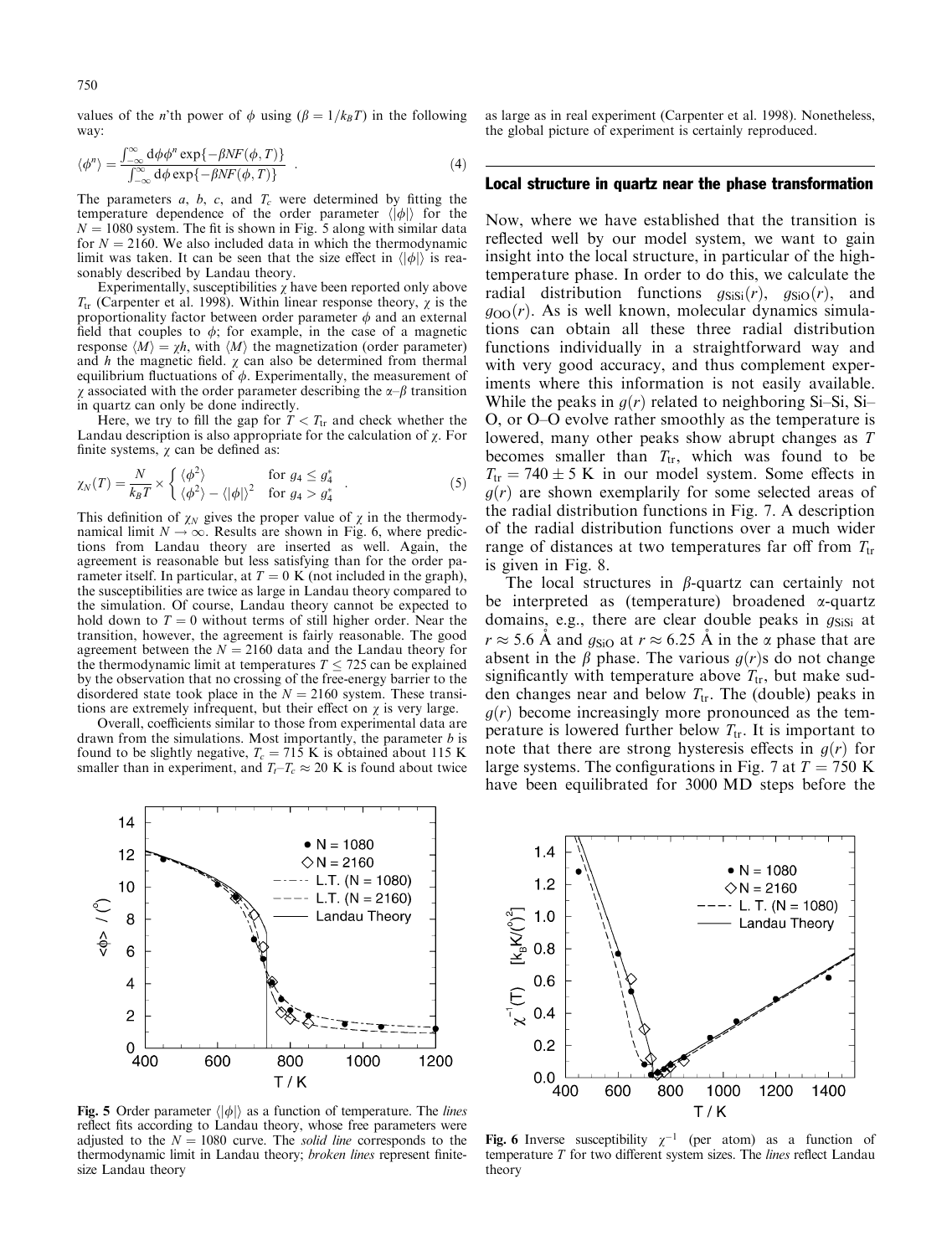

Fig. 7a-d Details of the radial distribution function Si-Si a, Si-O b, and O–O c for system size  $N = 4320$  at various temperatures. d is same as **a**, but from configurations that have been quenched from high-temperature phase to 10 K

radial distribution functions were averaged over 2000 MD steps. The initial configurations were equilibrated configurations from 25 K below or above 750 K. Smaller systems, e.g.,  $N = 1080$  systems, relax considerably at  $T = 750$  K within the above-mentioned equilibration time period. It is striking that no double peak in the SiSi radial distribution function is observed when  $T = 750$  K configurations are quenched down to  $T = 10$  K (Fig. 7d). Quenching is realized by suddenly dropping the temperature and choosing much larger couplings to the thermostat than usual. The quenching simulations show that there are no  $\alpha_1$  and  $\alpha_2$  domains 35 K above  $T_{tr}$ .

While this paper was under review, an experimental study was published with similar conclusions: Tucker et al.  $(2000)$  deduced the nearest-neighbor Si-Si-Si angle distribution from the so-called total pair correlation function  $T(r)$ . They found that two peaks of the Si-Si-Si angle distribution coalesced upon heating at the  $\alpha-\beta$ phase transition. This finding corresponds to the



Fig. 8a, b Radial distribution functions for 3.5  $A < r < 10.0$  Å at temperatures  $T = 875$  K a and  $T = 625$  K b

behavior shown in Fig. 7a and d. Our simulations suggest additionally that the splitting is even larger for nearest-neighbor O-O-O angle distributions, see Fig. 7c.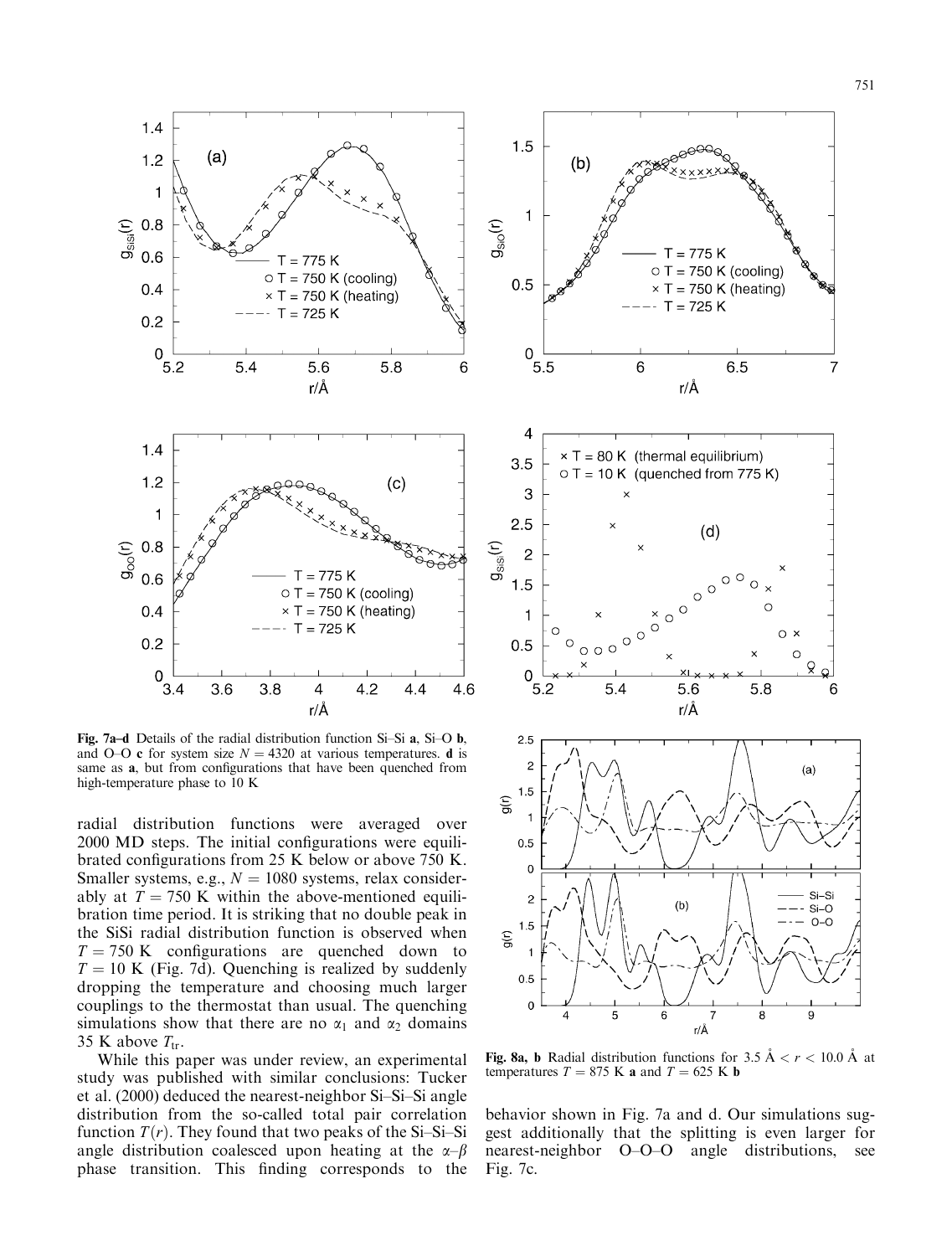

Fig. 9 View along the [1 0 0] axis in  $\alpha$ -quartz at  $T = 80$  K (left) and  $\beta$ -quartz at  $T = 1050$  K (right). Dark and light atoms represent oxygen and silicon atoms, respectively. Both snapshots belong to identical subvolumes of the simulation cell. The [0 0 1] axis goes *from the left to the right.* The rotation angles about the  $[1\ 0\ 0]$  axis of the units marked by an *arrow* are used to define the order parameter

It is instructive to visualize the changes of the structure in quartz. This is done in Fig. 9, where a snapshot along the [1 0 0] axis is taken for  $\alpha$ -quartz at  $T = 80$  K and for  $\beta$ -quartz at  $T = 1050$  K. The rotation of tetrahedra about the [1 0 0] axis can be seen particularly well for the positions that are equivalent to those sites marked by an arrow. In the  $\beta$ -quartz phase, no  $\alpha_1$  or  $\alpha_2$ domains become apparent. This statement also holds for most configurations obtained near but above  $T_{tr}$ . For large system sizes near  $T_{tr}$ , it is actually possible to observe jumps of the entire system between configurations that entirely resemble the  $\alpha$ -quartz structure and those that resemble  $\beta$ -quartz.

Nevertheless, even in the high-temperature phase, the local geometry is seldomly close to the  $\beta$ -quartz structure. By averaging the structure over different time scales, we observe the following phenomena at  $T =$ 900 K (160 K above "our" phase transition temperature): Snapshots of the configuration look very much like the right-hand side of Fig. 9. When averaged over about 300 MDS, which corresponds to a time interval of about 0.4 ns, the local  $\alpha$ -quartz order parameter is basically identical to zero, but the average positions of the oxygens have not yet relaxed onto their ideal positions! Hence, the ideal  $\beta$ -quartz positions do not correspond to the positions around which the oxygen atoms actually fluctuate. When the configurations were averaged over about 4 ns, the averaged oxygen positions were close to the ideal oxygen positions of  $\beta$ -quartz.

An indication for the fluctuations about the average positions being anharmonic is obtained from the bondlength distribution function. For  $\beta$ -cristobalite, it has been shown experimentally that the real bond-length distribution function peaks at a radius that is distinctly larger than the bond length deduced from the average structure (Dove et al. 1997). This effect is less strong in  $\beta$ -quartz, as shown in Fig. 10. Yet, it is clear that the tendencies in  $\beta$ -cristobalite and  $\beta$ -quartz are similar: the Si-O bond lengths deduced from the average structures



Fig. 10 Probabilty  $p(b)$  to find an oxygen atom a distance b away from a silicon atom.  $\beta$ -quartz and  $\beta$ -cristobalite simulations were carried out at  $T = 1000$  K, those for  $\alpha$ -quartz at 500 K. The *straight* lines reflect the location of the Si-O bond lengths as deduced from the average structure

are located at a position that is markedly smaller than the position where the bond-length distribution peaks. The bond lengths from the average positions shown in Fig. 10 are deduced from our simulation. The values we obtain for  $\beta$ -cristobalite agree well with those suggested by Dove et al. (1997). They state that the bond length of the average position is about 1.55 A, while their bond length distribution peaks at  $1.61-1.62$  Å. There is also qualitative agreement of our simulations with experimental data on  $\beta$ -quartz: Kihara (1990) reported a real SiO bond length of 1.62 A, which is about 0.04 A larger than the spectroscopic bond length of 1.588 A, while our simulations suggest a change of only  $0.02 \text{ Å}$ . A recent neutron diffraction study confirms Kihara's results quite accurately (Tucker et al. 2000).

The delocalization of the oxygen atoms is also illustrated in Fig. 11, where the probability  $p(r)$  to find an atom a distance  $r$  away from its average position (with respect to the center of mass of the simulation box) divided by  $r^2$  is shown as a function of r. For the Si atoms, a single Gaussian is obtained, while the O atoms apparently have several preferred sites, which is obvious from the anomaly in the  $p(r)/r^2$  curve. These results strongly support the X-ray study by Kihara (1990) in which the oxygen pdf's were conjectured to deviate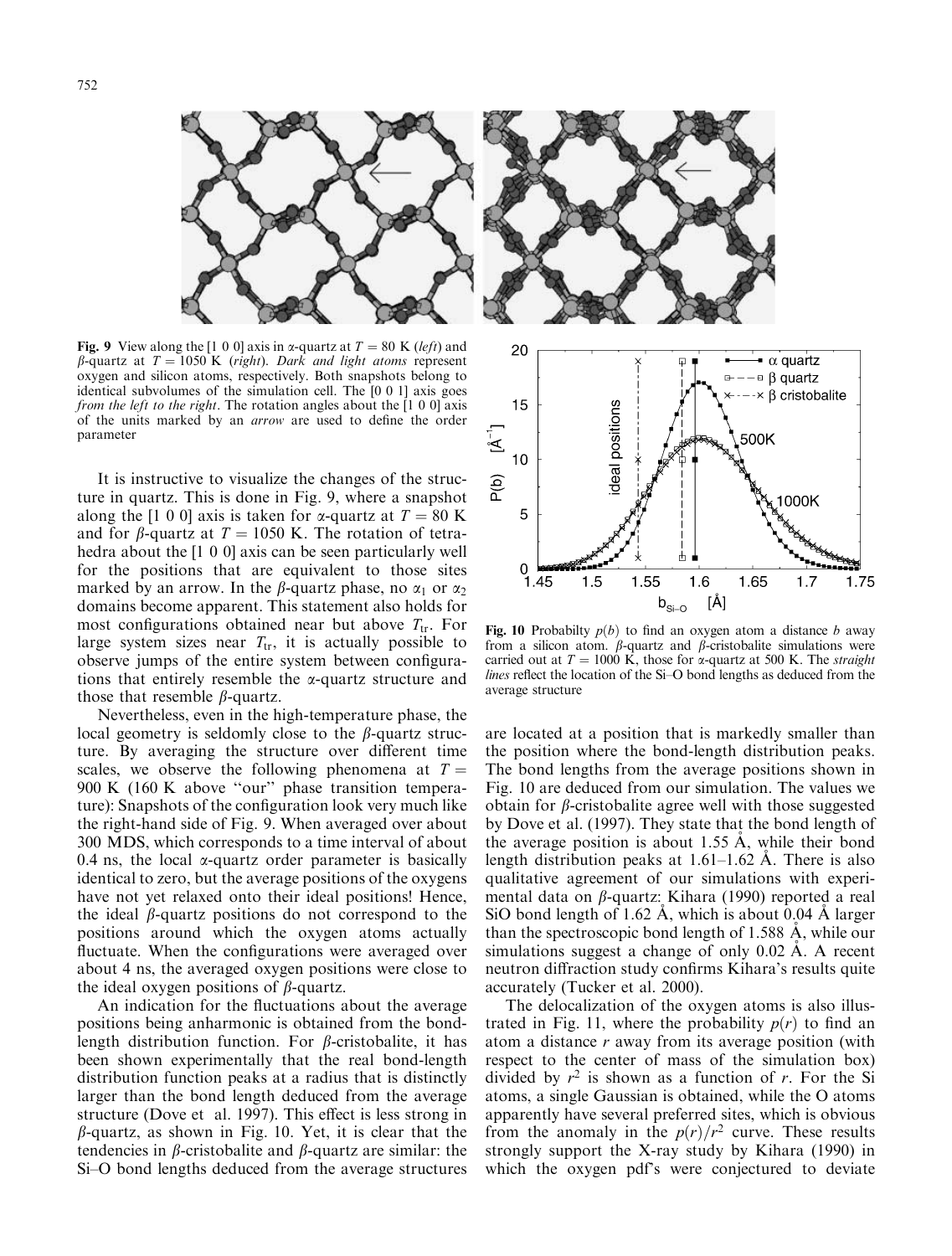

Fig. 11 Probabilty  $p(r)$  to find an atom a distance r away from its average position (with respect to the center of mass of the simulation box) divided by  $r^2$  as a function of r. Circles refer to Si atoms, crosses to O atoms. The *straight line* is a Gaussian fit through the Si data.  $T = 900$  K

considerably from Gaussians. Kihara (1990) examined the pdf's in further detail: the largest principal axis of the ellipsoid representing the pdf did not coincide with the vector connecting the  $\alpha_1$  and  $\alpha_2$  positions but deviated toward the vector that is normal to the Si-O-Si plane. This observation is also fully supported by our simulations. The analysis of pdf's alone, however, does not enable us to exclude the presence of small  $\alpha$ -quartz domains in  $\beta$ -quartz. This is why we concentrate on the Si-Si radial distribution function  $g_{\text{SiSi}}(r)$ , which is discussed above.

Further evidence for the claim that the ideal  $\beta$ -quartz structure is not a typical "reference" structure of the  $\beta$ phase can be obtained by quenching the system from  $T > T_{tr}$  to extremely small temperatures. A system is quenched by suddenly dropping the temperature to  $T = 10$  K and increasing the coupling to the thermostat by a factor of 10. After a considerable amount of relaxation, the local order parameters still remain close to zero, but the oxygen atoms do not relax to their ideal positions.

The local quantity that maybe differs most dramatically between the average (spectroscopic) structure and the real structure is the SiOSi bond angle,  $\vartheta_{\text{SiOSi}}$ . The average value of  $\vartheta_{\text{SiOSi}}$  is close to the value that is obtained if  $\beta$ -quartz is quenched to small temperatures, but it is strikingly different from  $\vartheta_{\text{SiOSi}}$  obtained from the average/spectroscopic atomic positions.  $\langle \vartheta_{\text{SiOSi}} \rangle$  is shown as a function of temperature in Fig. 12. Note that the value of  $\vartheta_{\text{SiOSi}}$  evaluated for the average or ideal structure is significantly larger, namely  $\vartheta_{\text{SiOSi}}^{(\text{ideal})} = 159.2$  for  $T = 1000$  K as compared to  $\langle \vartheta_{\text{SiOSi}} \rangle = \tilde{1}5\tilde{4}.6$ . This result is again in qualitative agreement with the experimental results by Kihara (1990), who suggested a value of  $\vartheta_{\text{SiOSi}}^{(\text{ideal})} = 153.4$  as compared to  $\langle \vartheta_{\text{SiOSi}} \rangle = 144.2$ . We wish to note that we do not observe a dramatic discontinuity in  $\langle \vartheta_{\text{SiOSi}} \rangle$  at the transition in the simulations.



Fig. 12 Average Si-O-Si bond angle  $\langle \vartheta_{\text{SiOSi}} \rangle$  as a function of temperature  $T$ . The *cross* indicates a simulation where an equilibrated  $T = 775$  K system was quenched down to  $T = 10$  K



Fig. 13 Bond angle distribution function for an  $N = 4192$  system at  $T = 750$  K with different thermal histories. Filled symbols refer to heating simulations while *open symbols* refer to cooling simulations. Both systems were equilibrated for 3000 MD steps before the distribution was accumulated

It is interesting to note that the bond angle distributions on either side of the phase transition are similar, although a small sudden change in the  $\vartheta_{\text{SiOSi}}$  distribution can be observed. This is shown in Fig. 13. Again, we consider the  $N = 4192$  system, which can be held stable at  $T = 750$  K in either phase for a sufficiently long time to analyze structural properties in detail. The distribution of the bond angle  $\vartheta_{OSiO}$ , however, is nearly identical for both symmetries. This observation indicates that the  $SiO<sub>4</sub>$  units basically do not distort at the transition. Consequently,  $SiO<sub>4</sub>$  units are already distorted in the  $\beta$ -quartz phase. This statement also holds for temperatures far away from  $T_{tr}$ . A comparison of our data with the data of Kihara (1990, Table 6) cannot be made here, as we have not recorded O-Si-O bond angles individually.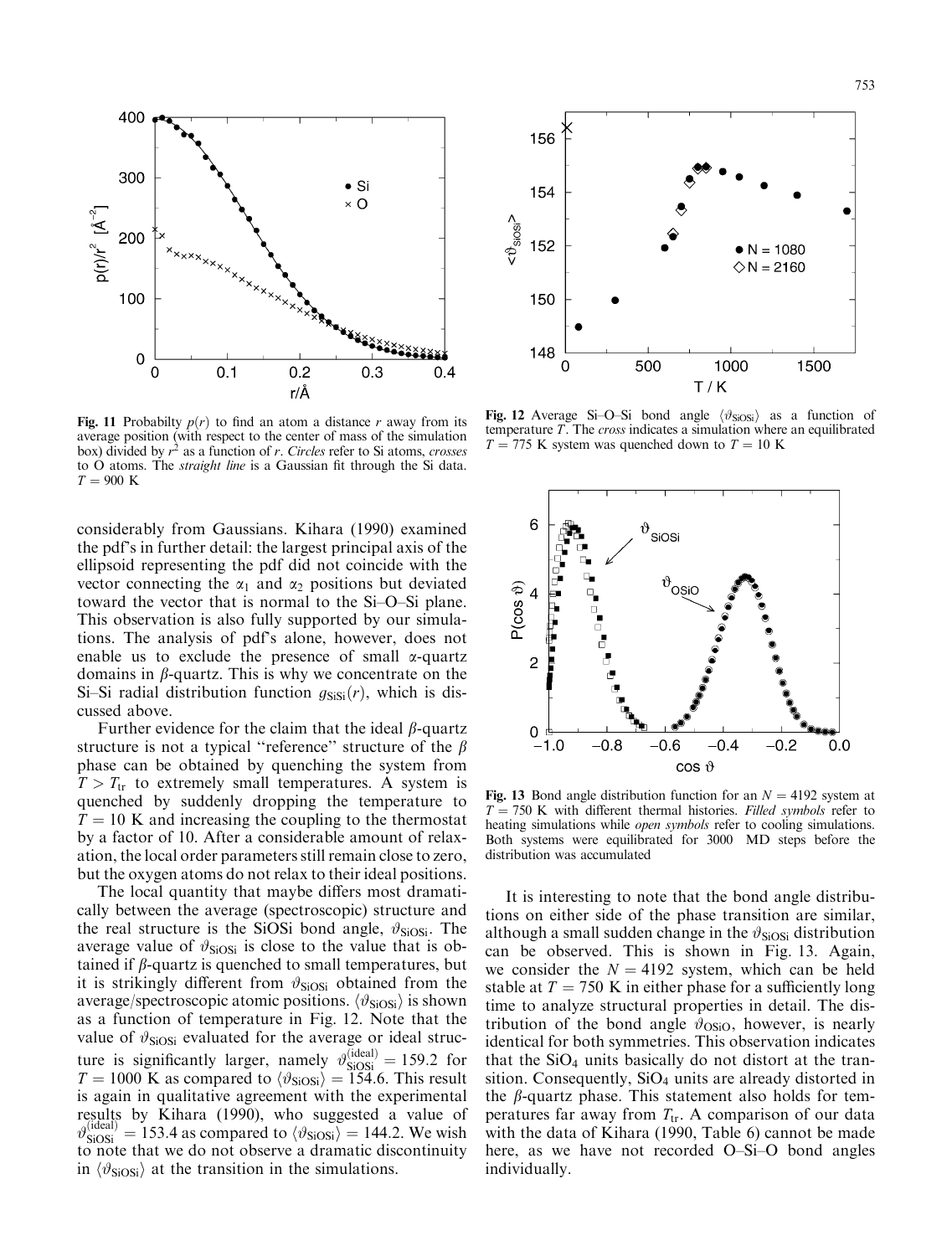

**Fig. 14** Average O-Si-O bond angle  $\langle \vartheta_{OSiO} \rangle$  (circles, left y-axis) as well as its second moment  $\langle \delta \vartheta_{OSO}^2 \rangle$  (*crosses, right y*-axis) as a function of temperature T

The discontinuities in the  $Si-0$  bond length and the *average* O–Si–O bond angles show much smaller effects near the  $\alpha$ - $\beta$  transition than  $\vartheta_{\text{SiOSi}}$ . We show exemplarily the temperature dependence of the average O-Si-O bond angle  $\langle \vartheta_{OSiO} \rangle$  as well as the second moment of the  $\langle \delta \vartheta_{OSiO}^2 \rangle$  in Fig. 14.

The observation that the local structure in  $\beta$ -quartz is not similar to the ideal  $\beta$ -quartz structure has serious implications for the calculation of bulk properties, in particular, however, for the elastic modulii in the  $\beta$ phase: in the (NVT) ensemble, correct elastic constants are obtained by taking the second derivative of the expectation value of the potential energy with respect to the strain tensor around the actual, thermal positions minus a term related to fluctuations of the stress plus small corrections due to the ideal gas behavior (Squire et al. 1969). Hence, elastic constants as well as all other thermomechanical data evaluated around ideal  $\beta$ -quartz positions are not necessarily related to the properties which one would obtain if thermal fluctuations were taken into account properly, no matter how sophisticated the level of the ab initio treatment. Hence, the large overestimation of elastic modulii in the  $\beta$ -phase obtained by density functional theory methods (Demuth et al. 1999). Similarly, the overestimation of  $T_{tr}$  by (Gambhir et al. 1999) can be related to this observation: the potential energy of the  $\beta$  phase is always overestimated with respect to the one of the  $\alpha$  phase. This, of course, leads to an overestimation of  $T_{tr}$ . Similar statements can be expected to hold for other properties and other crystalline high-temperature phases as well.

#### **Summary**

This molecular dynamics study shows to what extent two-body potentials like the BKS potential can be used to obtain qualitative information about the  $\alpha-\beta$  phase transition in quartz. The transition temperature  $T_{tr}$  as well as the anomalies in the elastic constants can be reproduced in good agreement with experimental data. Like experimental data, the temperature dependence of the order parameter and the susceptibility can be interpreted in terms of a Landau theory for (weak) first-order transitions. It has been shown that also the susceptibilities below  $T_{tr}$  are in agreement with the Landau description, which has not yet been tested experimentally. However, the temperature regime in which Landau theory predicts the susceptibility accurately is considerably smaller than in the high-temperature phase. There is a qualitative difference between simulation and experiment, which is the absence of the anomaly in the  $c/a$  ratio at  $T_{tr}$  in the simulations. This could be due to the absence of three-body interactions in the BKS potential.

Thorough analysis of the local order near  $T_{tr}$  shows that  $SiO<sub>4</sub>$  units are already considerably deformed in the  $\beta$  phase and do not deform significantly any further at the phase transition. The main effect is a (small) sudden change in the SiOSi bond angle distribution. This change can be made responsible for the large hysteresis effects observed in the local structure. In the  $\beta$ phase, we could identify two relaxation phenomena: (1) relaxation of the orientation of deformed tetrahedra and (2) relaxation of the oxygen atoms onto their ideal  $\beta$ -quartz positions. Process (1) takes place on relatively short time scales, e.g., 0.4 ns at  $T = T_{tr} + 140$  K, while process (2) is much slower. Due to process (1), the previous statement by Tsuneyuki et al. (1990) that  $\beta$ -quartz consists of small  $\alpha_1$  and  $\alpha_2$  domains which spatially and dynamically average to the  $\beta$  quartz structure domains could be ruled out. An important consequence of the relaxation process (2) is that the local  $\beta$ -quartz structure does not fluctuate around the ideal  $\beta$ -quartz structure. The oxygen atoms fluctuate around time-dependent equilibrium positions that average to the ideal  $\beta$ -quartz structure on time scales longer than 1 ns. This picture is in agreement with the observation of non-Gaussian oxygen probability density functions suggested by Kihara (1990). Unfortunately, ab initio studies and theoretical model building of high quartz or other high-silica polymorphs often ignore this effect, resulting in uncontrolled approximations for the high-quartz phase.

While this paper was in the reviewing process, Tucker et al. (2000) published a neutron scattering study probing simultaneously the local and the long-range structural order. Their study agrees well with our simulations, namely, the phase transition invokes a concurrent change in the long- and the short-range structural order. Thus, the disorder in  $\beta$ -quartz is unequivocally unrelated to a (hypothetical) coexistence of finite  $\alpha_1$  and  $\alpha_2$ domains in  $\beta$ -quartz above  $T_{tr}$ . The study by Kihara (1990) gave early and important hints to rule out the existence of such domains in  $\beta$ -quartz, the possibility of a weakly disordered model was yet still mentioned in the concluding remarks.